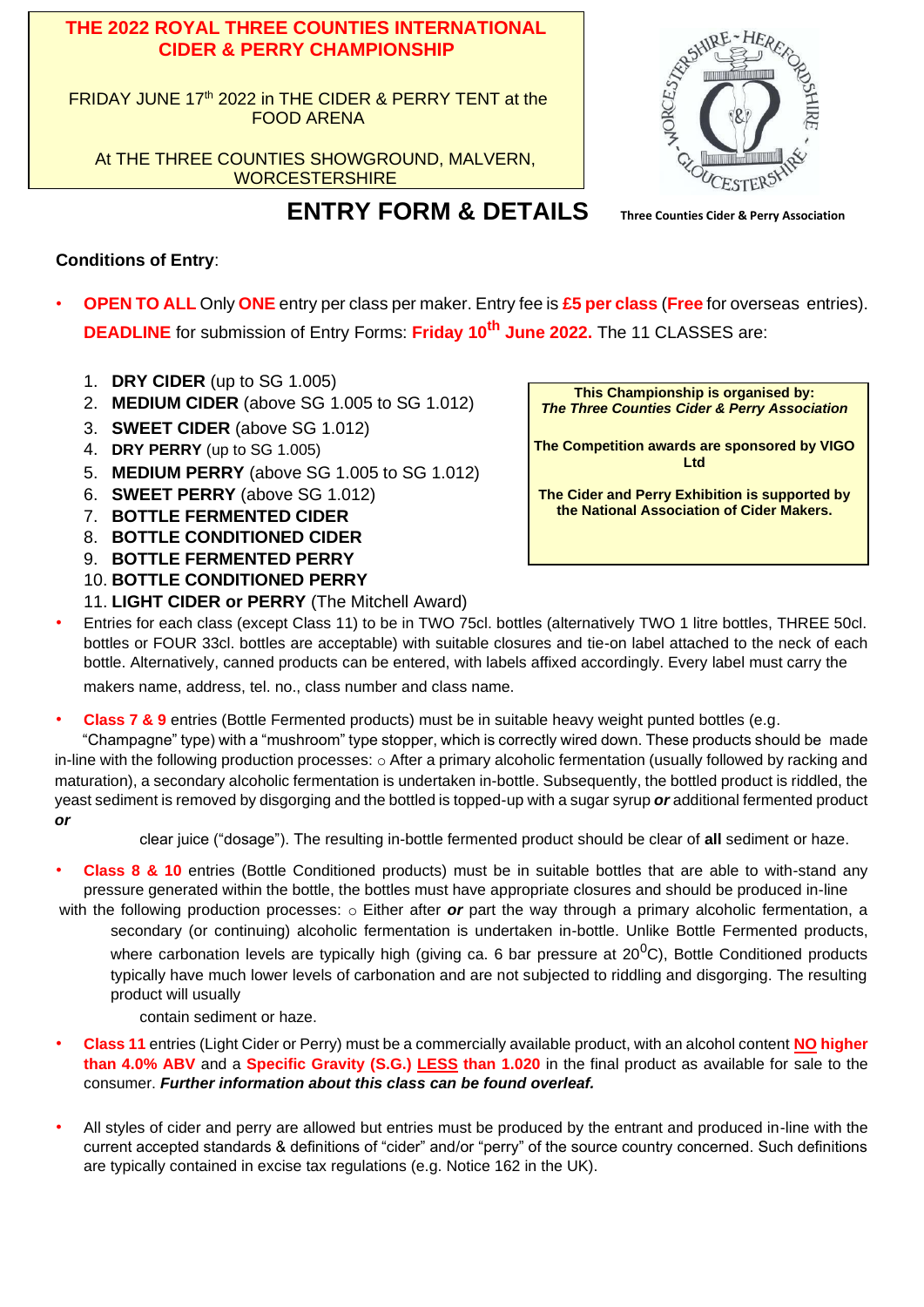## **Class 11 – THE** *MITCHELL AWARD* **LIGHT CIDER OR PERRY**

- This Class will be judged by public voting on **Saturday 11<sup>h</sup> June 2022**
- This class is sponsored by Mitchell F&D limited in recognition of the need to encourage the responsible consumption of alcoholic beverages and to help in the reduction of the calorific value of drink products consumed.

Lowering the level of alcohol and capping the maximum amount of sugar in the ciders & perries available for sale is one of a number of different ways – that these two objectives can be achieved.

- A trophy, to be engraved & kept for display for a year, along with an engraved glass, to keep in perpetuity, will be given to the overall winner of this class.
- Ciders & perries to be entered must be commercially available and can therefore include draught, bag-in-box, bottled, canned, pouched or otherwise packaged final products. A suitably affixed label must carry the makers name, address, tel. no., class number and class name. **All other labels and identifying marks MUST be removed or completely covered**.
- So as to ensure sufficient cider or perry is available for the judging and sampling by show visitors, a **minimum of 6 litres** of product should be provided (e.g. 12 x 500ml bottles, 8 x 750ml bottles, 2 x 3 litre bag-in-boxed product). Any remaining product after the judging has finished may be collected by the producer if required.
- Random samples of entries may be checked for their alcohol content and Specific Gravity.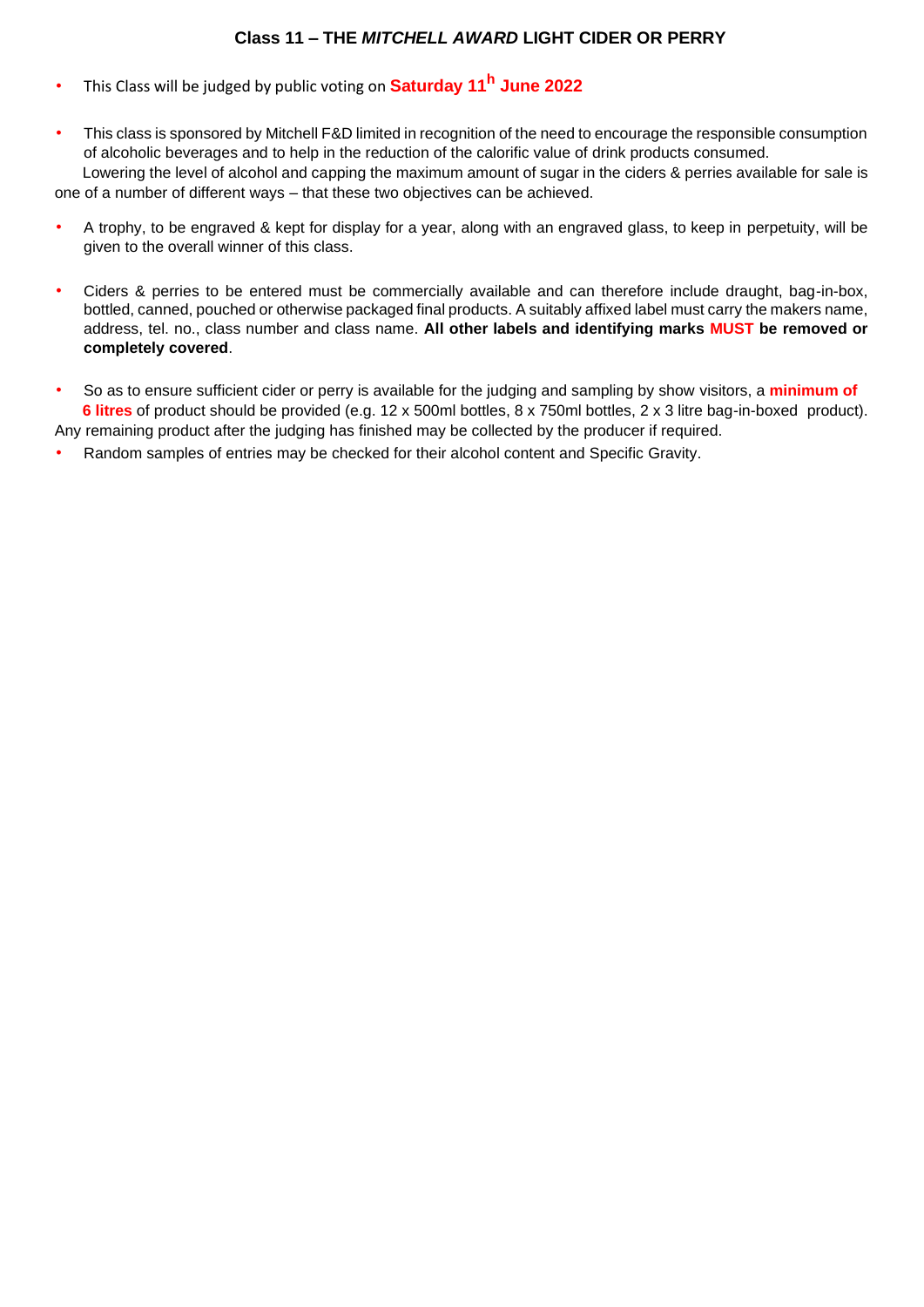# **Additional Information:**

Entries can either be:

- Delivered direct to the Three Counties Cider & Perry Tent in the "Food Arena" at the Showground, Malvern between **11am - 7pm on Thursday June 16 th 2022.** You will require a vehicle pass which will be sent, on receipt of your entry form and after 1st June 2022. Access to the show ground is via the yellow (main) gate. *Or:*
- Delivered in advance to Tom Oliver, Stanksbridge, Ocle Pychard, Herefordshire, HR1 3RE (Tel:07768 732026) by **midday Tuesday June 14 th 2022** *Or:*
- Delivered in advance to Chris Atkins (Tel: 07791155084) The Orchard Centre, Blackwells End, Hartpury, Glos., GL19 3DB, UK by **midday Tuesday June 14th 2022.** NB Advanced notification of dispatch should be sent to: [adeeva@hotmail.com](mailto:adeeva@hotmail.com)

#### **Overseas entries should be shipped to:**

Tom Oliver, Stanksbridge, Ocle Pychard, Herefordshire, HR1 3RE UK **NB Advanced notification of dispatch should be sent to:** [adeeva@hotmail.com](mailto:adeeva@hotmail.com)

## **Entries must be received by Tuesday June 14th 2022**

- Entries cannot be accepted on the morning of the competition, unless by prior arrangement.
- Judging will take place in the Cider & Perry Tent commencing at 09.30am on Friday June 17<sup>th</sup> 2022. The judging panel will consist of six individuals selected by the Committee of the Three Counties Cider & Perry Association. A copy of the "Judging Guidelines", provided to the judges to assist them in the judging process, is available on request from Dave Sanders (**07801 282317**/ adeeva@hotmail.com.
- The judges' decision is final. This may include a decision **not** to award a prize or certificate in a particular class if, for example, it is agreed by the judges that the products concerned do not meet an acceptable standard. The judges for this year's competition are to be confirmed.
- Winners of classes 1 to 10 will be announced in the **Cider Show area within the Food Arena at 12.00 on Saturday June 18<sup>th</sup> and show certificates will be presented for 1<sup>st</sup>, 2<sup>nd</sup> and 3<sup>rd</sup> (& Highly Commended,** if applicable) within each class.

In addition to an award for the best individual product from each of the three counties (Herefordshire, Gloucestershire and Worcestershire), a cup (to be engraved & kept for a year) and engraved glass trophy to keep in perpetuity for will be awarded to the winner of Class 11. A Trophy and Certificate for the "Best Cider or Perry in Show" is also awarded. Any overseas entries, deemed by the judges to be of a suitable high standard and not awarded any other certificate, may be awarded a "Commendation". The prizes for the Class 11 will be awarded on the following day.

- Each producer who enters the competition will get **one free pass for SATURDAY JUNE 18 th and/or SUNDAY JUNE 19th** for the show and it would be appreciated if as many entrants as possible were in the Cider Tent when the results are to be announced on Saturday June 18<sup>th</sup>.
- Cider and perry entered for competition will remain on display for the 3 Show days and then be disposed of. Bottles will be recycled.
- Any enquiries to*:* **Dave Sanders** (Competition Steward) t: **07801 282317** e: adeeva@hotmail.com